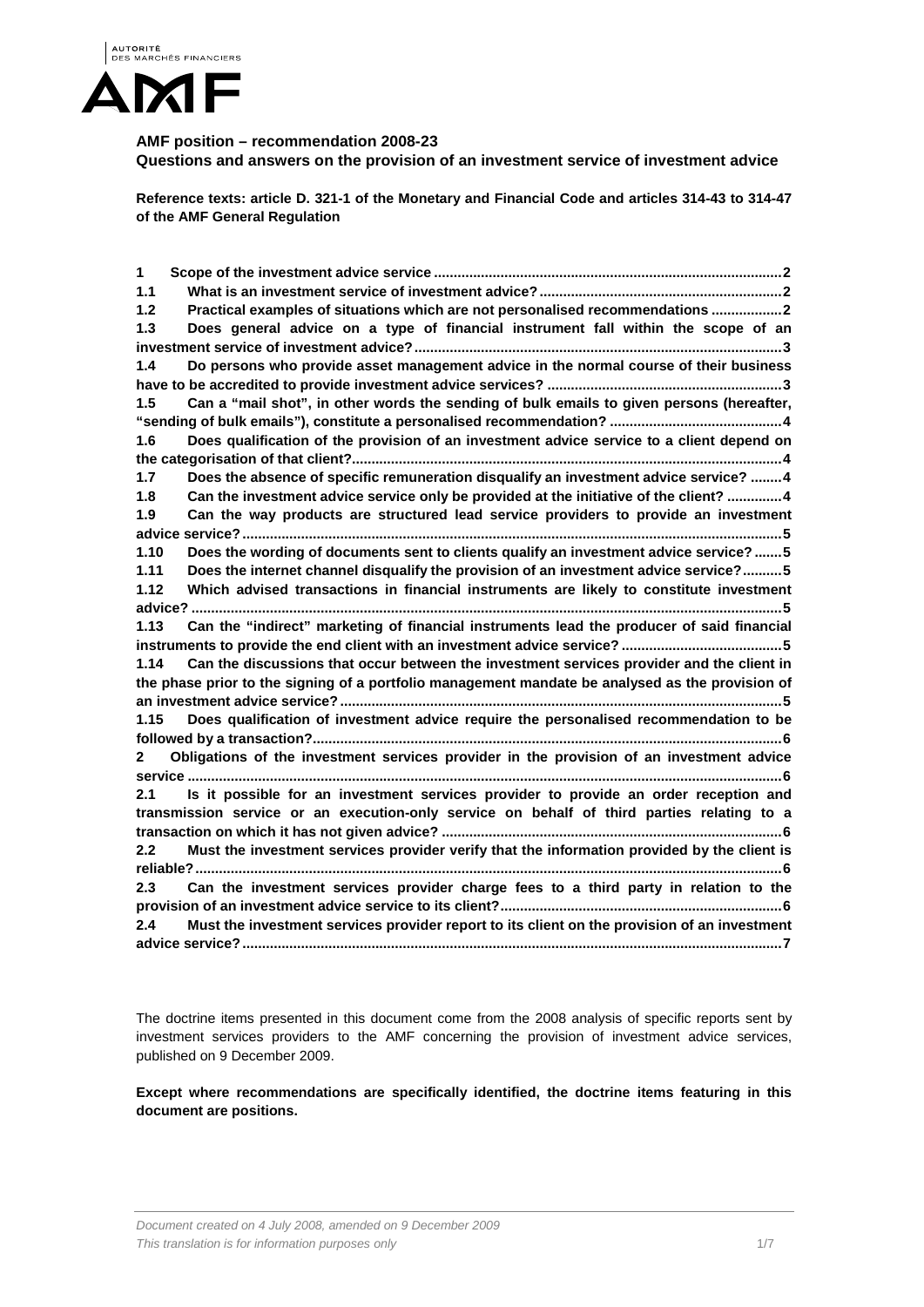



# <span id="page-1-0"></span>**1 Scope of the investment advice service**

#### <span id="page-1-1"></span>**1.1 What is an investment service of investment advice?**

In accordance with article D. 32[1](#page-1-3)-1 of the Monetary and Financial Code and in application of MiFID,<sup>1</sup> an investment service of investment advice is defined as the provision of personalised recommendations to a client, either at his request or at the initiative of the investment services provider, on one or more transactions in financial instruments.

In application of article 314-43 of the AMF General Regulation, "**recommendation**" means any recommendation on a transaction covered by one of the following categories:

- Purchasing, selling, subscribing, exchanging, redeeming or holding a particular financial instrument;
- Exercising or not exercising a right attaching to a particular financial instrument to buy, sell, subscribe, exchange or redeem a financial instrument.

The recommendation may be explicit or may result from an opinion or a value judgement on the timeliness of purchasing, subscribing or selling a particular financial instrument or exercising the rights attaching thereto.

A recommendation is not the simple provision of information at the request of the client.

If the investment services provider does not guide the client towards an investment decision and therefore does not issue a recommendation, then it is not providing investment advice.

A "**personalised**" recommendation (article 314-43 of the AMF General Regulation) means a recommendation:

- made to a particular person in his capacity as an investor or a potential investor, or in his capacity as a representative of an investor or a potential investor;
- presented as being adapted for that person or based on an examination of the specific circumstances of that person.

These clarifications are intended to distinguish a personalised recommendation, which is investment advice and may only be dispensed after verification that it is adapted for the client, from a general recommendation made by all and any means and which is addressed to the public or to a broader group or category of clients or potential clients.

Under no circumstances do these clarifications authorise an investment services provider to propose to a given client that he purchases, subscribes or exchanges a financial instrument based solely on the intrinsic qualities of the product, without verifying that it is adapted to the investment objectives and to the client's financial situation and knowledge.

Such behaviour would be contrary to the more general requirement stipulated in article L. 533-11 of the Monetary and Financial Code for investment services provider to act in an honest, fair and professional manner which is conducive to the clients' interests.

Furthermore, if an investment services provider who does not have appropriate procedures and directives does not wish to provide advice services, it runs the risk that its operational staff may implicitly or explicitly make recommendations that could legitimately be considered as personalised by the clients to whom they are directed.

## <span id="page-1-2"></span>**1.2 Practical examples of situations which are not personalised recommendations**

<span id="page-1-3"></span> <sup>1</sup> Article 4, paragraph 1, point 4) of the Markets in Financial Instruments Directive 2004/39/EC of the European Parliament and of the Council of 21 April 2004.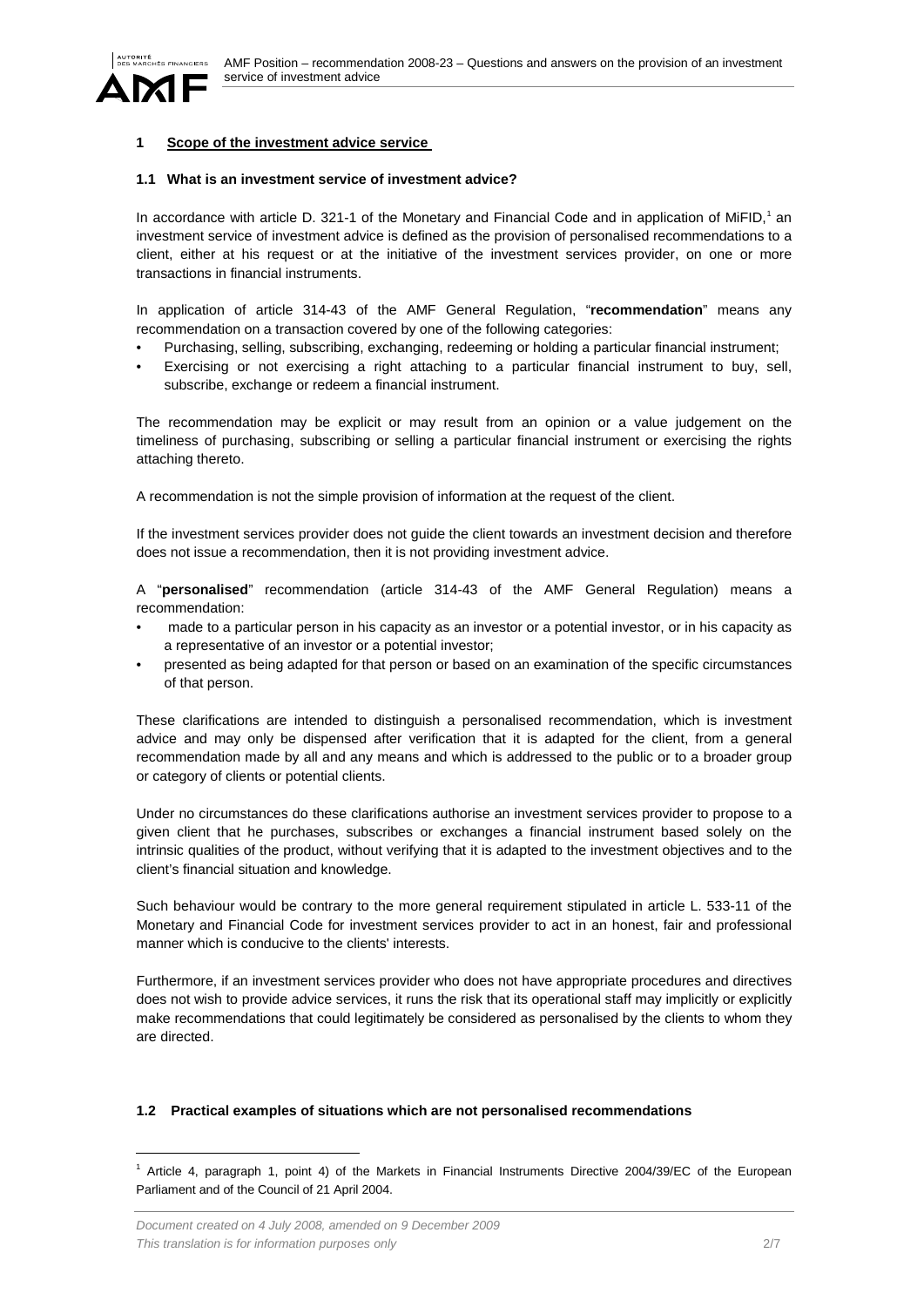

Advice given to an issuer, most notably in the framework of issues of securities or mergers and acquisitions, is not a personalised recommendation constituting investment advice, as the issuer is not an "investor" as described in article 19 in Section 2 of Chapter II of MiFID.

In application of the final paragraph of article 314-43 of the AMF General Regulation, general recommendations on financial instruments disseminated through distribution channels or addressed to the public are not personalised recommendations. A "distribution channel" means any method of dissemination whereby information is, or is likely to be, made available to the public due to the large number of people who have access to it. This category includes general recommendations disseminated impersonally in a journal, a magazine or any other publication destined for the public at large (including over the internet) or as part of a television or radio programme (Recital 79 of the MiFID Implementing Directive).

The mere act of providing information to the client at his request is not normally in itself investment advice. Practical examples of this include:

- informing the client about how to complete a form;
- passing on information published by companies or announcements;
- restricting oneself to explaining the risks and advantages of one or more given financial instruments, and
- producing performance ranking tables of financial instruments for comparison with published reference indicators.

However, it should be borne in mind that when a person provides a client with selective information, for example comparing one financial instrument with another while giving an opinion on which of these products is preferable, or when a client has indicated what he expects of the investment and a particular financial instrument is then recommended to him, this could constitute a "personalised" recommendation and thus fall within the scope of investment advice within the meaning of MiFID.

When, at the client's request, an investment services provider provides the client with the result of investment research, a financial analysis or any other form of general recommendation about transactions in financial instruments, this does not constitute an investment advice service. However, it would be different if the general recommendation were presented as being adapted for the client.

# <span id="page-2-0"></span>**1.3 Does general advice on a type of financial instrument fall within the scope of an investment service of investment advice?**

General advice on a type of financial instrument does not constitute investment advice within the meaning of MiFID, since the said directive stipulates that investment advice must be restricted to advice on particular financial instruments.

However, if an investment services provider gives a client advice on a type of financial instrument that it presents as being adapted for the client or as being based on an examination of his personal situation, for example if it recommends that the client invests in bonds rather than stocks in order to obtain regular income, and it turns out that this advice is neither adapted for the client nor based on an examination of his personal situation, the firm may be held responsible under the provisions of articles L. 533-11 and L. 533-12 of the Monetary and Financial Code:

- obligation to act in an honest, fair and professional manner which is conducive to the clients' interests; and
- obligation to provide clients with information which is accurate, clear and not misleading.

# <span id="page-2-1"></span>**1.4 Do persons who provide asset management advice in the normal course of their business have to be accredited to provide investment advice services?**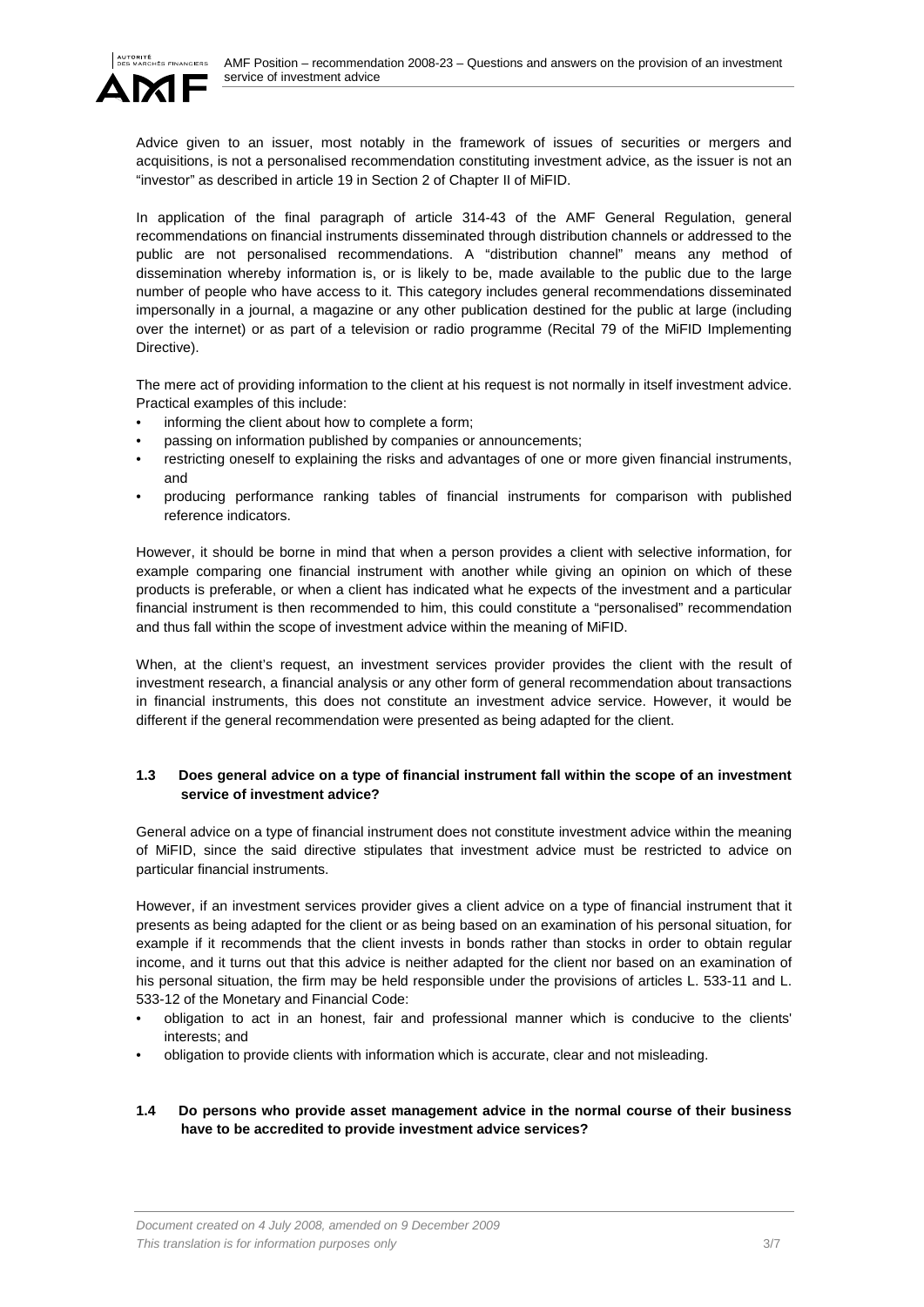

Asset management advice is a generic, non-regulated activity without any legal definition or existence, which for professionals working under its banner covers a dual expertise serving individuals and legal entities: asset strategy advice, and advice in investment, financial and property investments.

Investment advice is an investment service defined by the Monetary and Financial Code and the AMF General Regulation; one of its components which distinguish it from asset management advice is its scope, namely that investment advice must necessarily relate to particular financial instruments.

Therefore, an asset management adviser who only recommends an asset strategy or an allocation of assets to his clients without recommending transactions in particular financial instruments would not be considered as providing an investment advice service.

# <span id="page-3-0"></span>**1.5 Can a "mail shot", in other words the sending of bulk emails to given persons (hereafter, "sending of bulk emails"), constitute a personalised recommendation?**

The sending of bulk emails by securities services to holders of securities to inform them of financial transactions affecting these securities does not constitute a personalised recommendation, provided that this message is not accompanied by any solicitation, recommendation, opinion, or value judgement on the timeliness of the transaction.

However, when the message contains a recommendation that meets the conditions defined in 1.1 above, the sending of bulk mail constitutes investment advice in the same way as that given in person, by telephone or by letter. In this case, the sending of bulk mail entails the requirement for the investment services provider to verify beforehand whether the product or service proposed is adapted to the investment objectives, financial situation, experience and knowledge of the client.

In practice, this type of message sent in bulk can be addressed to clients for whom the service or the product has been considered as adapted further to a test carried out beforehand, either when the investment services provider entered into a relationship with the client or at any moment prior to the sending of the mail shot. These requirements can be satisfied by "targeting" recipients according to the other investments they have already made, for example.

## **Recommendation**

**It is recommended that the message should specify that the client is invited to contact his adviser in order to ensure that the information on which the test was based has not changed before sending the message.**

# <span id="page-3-1"></span>**1.6 Does qualification of the provision of an investment advice service to a client depend on the categorisation of that client?**

The fact that clients are all "professionals" within the meaning of the MiFID directives, especially legal entities, does not disqualify the advice as personalised investment advice. In other words, individuals, i.e. natural persons categorised as "retail" clients, are not the only ones that can benefit from an investment advice service provision.

# <span id="page-3-2"></span>**1.7 Does the absence of specific remuneration disqualify an investment advice service?**

The absence of specific remuneration paid to the investment services provider for this service is not sufficient to demonstrate that an investment advice service has not been provided.

# <span id="page-3-3"></span>**1.8 Can the investment advice service only be provided at the initiative of the client?**

In accordance with article D. 321-1 of the Monetary and Financial Code, the direction of the relationship – a service provided at the request of the client or at the initiative of the investment services provider – is not a criterion for qualifying or disqualifying an investment advice service.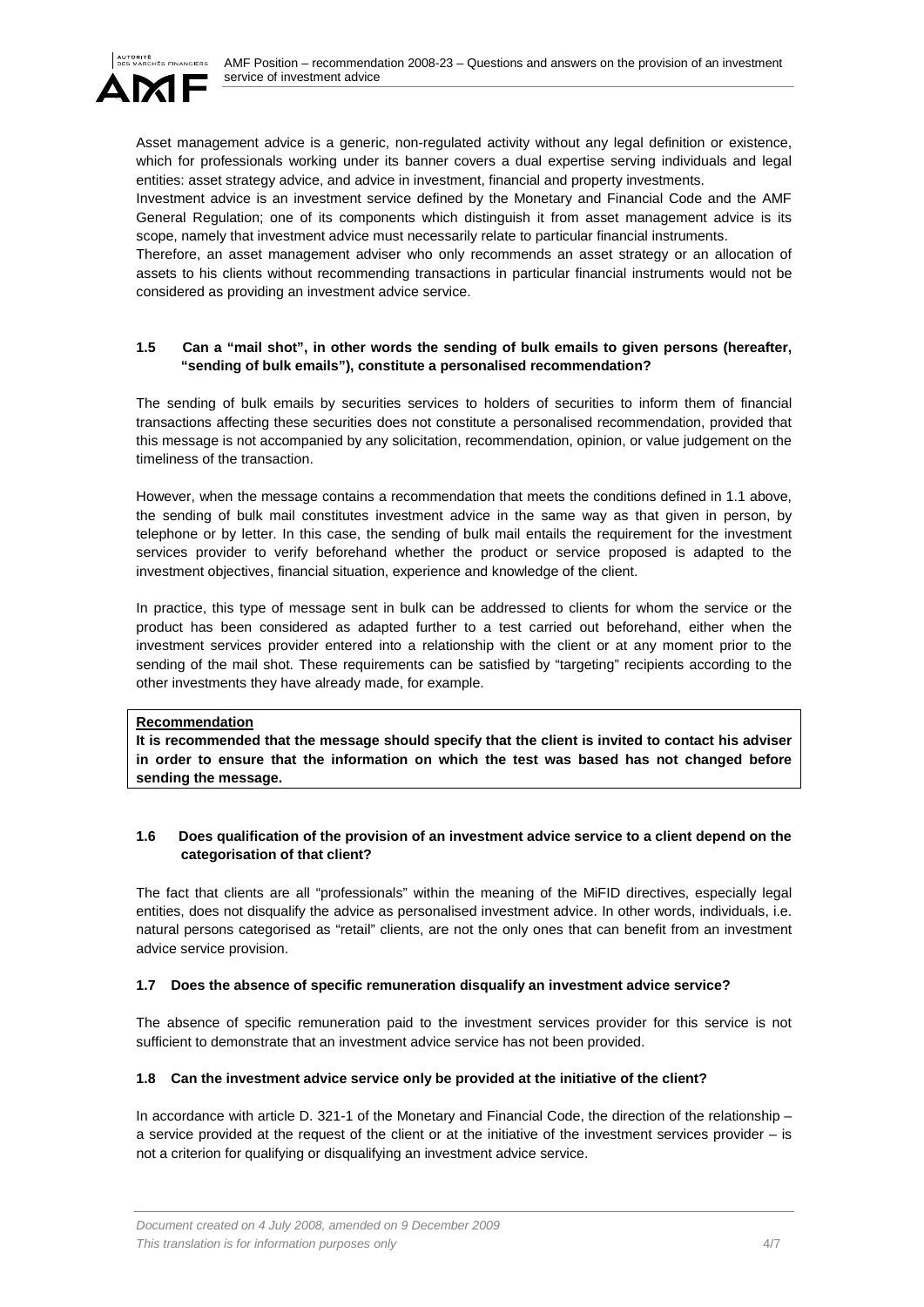

#### <span id="page-4-0"></span>**1.9 Can the way products are structured lead service providers to provide an investment advice service?**

Because sales of "customised" OTC derivatives to clients, particularly professional clients, are performed in a personalised context where the aim is to meet their needs, such sales are in many cases an investment advice service.

#### <span id="page-4-1"></span>**1.10 Does the wording of documents sent to clients qualify an investment advice service?**

The insertion into documents sent to clients, including commercial documents, of specific wording indicating that advice will not be dispensed to them and that the appropriateness of the product proposed to them has not been verified is not sufficient to conclude that the advice service is not provided. Such a service is provided if a personalised recommendation is made by the investment services provider, for example in a telephone conversation with its client.

#### <span id="page-4-2"></span>**1.11 Does the internet channel disqualify the provision of an investment advice service?**

The investment advice service can be provided via an internet site when there is actually a personalised recommendation to an investor or a potential investor regarding particular financial instruments, and when this recommendation is based on the examination of his specific situation or presented as being adapted to his profile.

## <span id="page-4-3"></span>**1.12 Which advised transactions in financial instruments are likely to constitute investment advice?**

The categories of transactions likely to be covered by the definition of a personal recommendation in application of article 314-43 of the AMF General Regulation are, aside from those mentioned in the previous paragraph, the exchange, redeeming, underwriting or holding of financial instruments. The term "hold" should be understood in the sense of "keep", so that giving a client a personalised recommendation to keep a financial instrument constitutes an investment advice service.

# <span id="page-4-4"></span>**1.13 Can the "indirect" marketing of financial instruments lead the producer of said financial instruments to provide the end client with an investment advice service?**

This is the situation whereby investment services provider 1 (producer) sells investment services provider 2 (distributor) a financial instrument destined to be marketed by the latter to its own clients. In this situation investment services provider 1 producing the financial instrument sold by investment services provider 2 is not in a direct business relationship with the end clients and is not deemed to have provided them with an advice service, even if it has drafted some of the materials used to market the said financial instrument.

# <span id="page-4-5"></span>**1.14 Can the discussions that occur between the investment services provider and the client in the phase prior to the signing of a portfolio management mandate be analysed as the provision of an investment advice service?**

Recital 60 of the level 2 directive stipulates that "A recommendation or request made, or advice given, by a portfolio manager to a client to the effect that the client should give or alter a mandate to the portfolio manager that defines the limits of the portfolio manager's discretion should be considered a recommendation within the meaning of Article 19(4) of Directive [2](#page-1-3)004/39/EC". As indicated by the CESR<sup>2</sup>, "this Recital makes clear that advice in relation to a portfolio management mandate is subject to the requirements on assessing suitability (although it is not necessarily a personal recommendation)."

<span id="page-4-6"></span><sup>&</sup>lt;sup>2</sup> CESR document, Questions & Answers, Understanding the definition of advice under MiFID (19 April 2010, Ref.: c/10-293).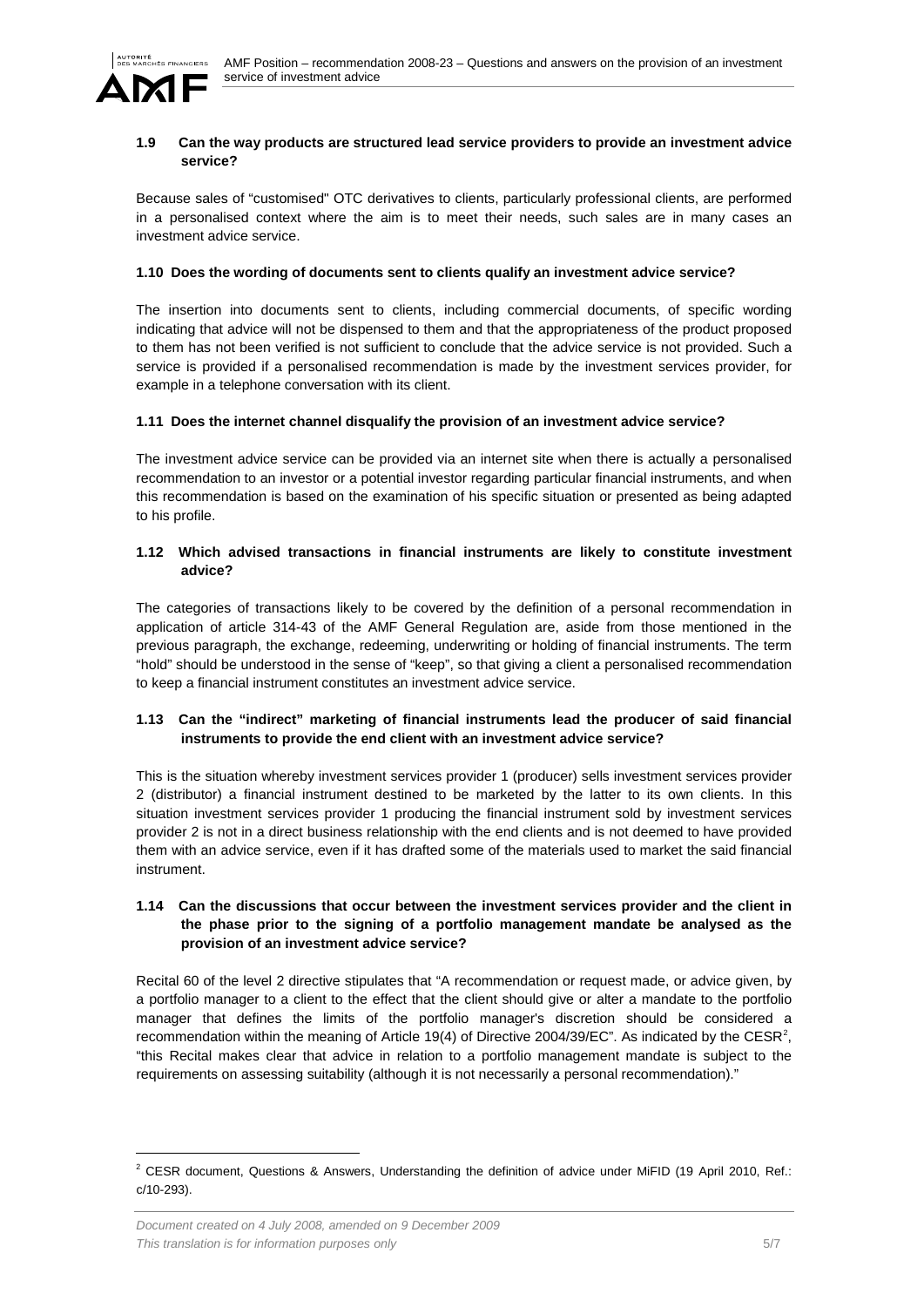

# <span id="page-5-0"></span>**1.15 Does qualification of investment advice require the personalised recommendation to be followed by a transaction?**

The performance of a transaction is not a criterion used in the definition of an advice service pursuant to article D 321-1 of the Monetary and Financial Code; it should therefore be considered that even when it is not followed by a transaction, a personalised recommendation within the meaning of article 314-43 of the AMF General Regulation constitutes an investment advice service. It is reminded that the advice service may consist in recommending that a client keeps the financial instruments that he holds (see question 1.12).

# <span id="page-5-1"></span>**2 Obligations of the investment services provider in the provision of an investment advice service**

# <span id="page-5-2"></span>**2.1 Is it possible for an investment services provider to provide an order reception and transmission service or an execution-only service on behalf of third parties relating to a transaction on which it has not given advice?[3](#page-4-6)**

The provision to a client by an investment services provider of an order reception and transmission service or an execution-only service on behalf of third parties relating to a transaction on which it has not given advice due to the transaction's unsuitability to its client's profile is always possible, provided that the client is first warned if the transaction is deemed unsuited to his knowledge and experience (paragraph 2 of II of article L. 533-13 of the Monetary and Financial Code).

# <span id="page-5-3"></span>**2.2 Must the investment services provider verify that the information provided by the client is reliable?**

The texts do not stipulate any requirement for the investment services provider to verify the information supplied by the client. However, this investment services provider may be considered to have acted unprofessionally if its appraisal of the client's profile were based on clearly inaccurate or inherently inconsistent data or data that is inconsistent with other data provided in another context.

Certain conduct of business rules designed to limit the occurrence of disputes may be listed, such as that consisting in collecting information from the client and then obtaining a confirmation from him of the profile information collected by the investment services provider.

## <span id="page-5-4"></span>**2.3 Can the investment services provider charge fees to a third party in relation to the provision of an investment advice service to its client?**

In accordance with article 314-76 of the AMF General Regulation, the investment services provider can receive from a third party a remuneration, a commission or a non-monetary benefit in relation to an investment advice service provision if:

- 1) the client is clearly informed of the existence, nature and amount of the remuneration, commission or benefit or, when the amount cannot be established, the method used to calculate it;
- 2) the purpose of the remuneration, commission or non-monetary benefit is to improve the quality of the service provided to the client and does not endanger compliance with the requirement for the investment services provider to act in a manner which is conducive to the client's interests.

As regards the latter condition, situations in which the level of remuneration paid on a given product is particularly high compared with other products in the range or with market practice should be documented in detail, especially when recommendations to purchase such products are particularly frequent.

 $3$  This question and its answer are currently being re-examined.

*Document created on 4 July 2008, amended on 9 December 2009 This translation is for information purposes only* 6/7